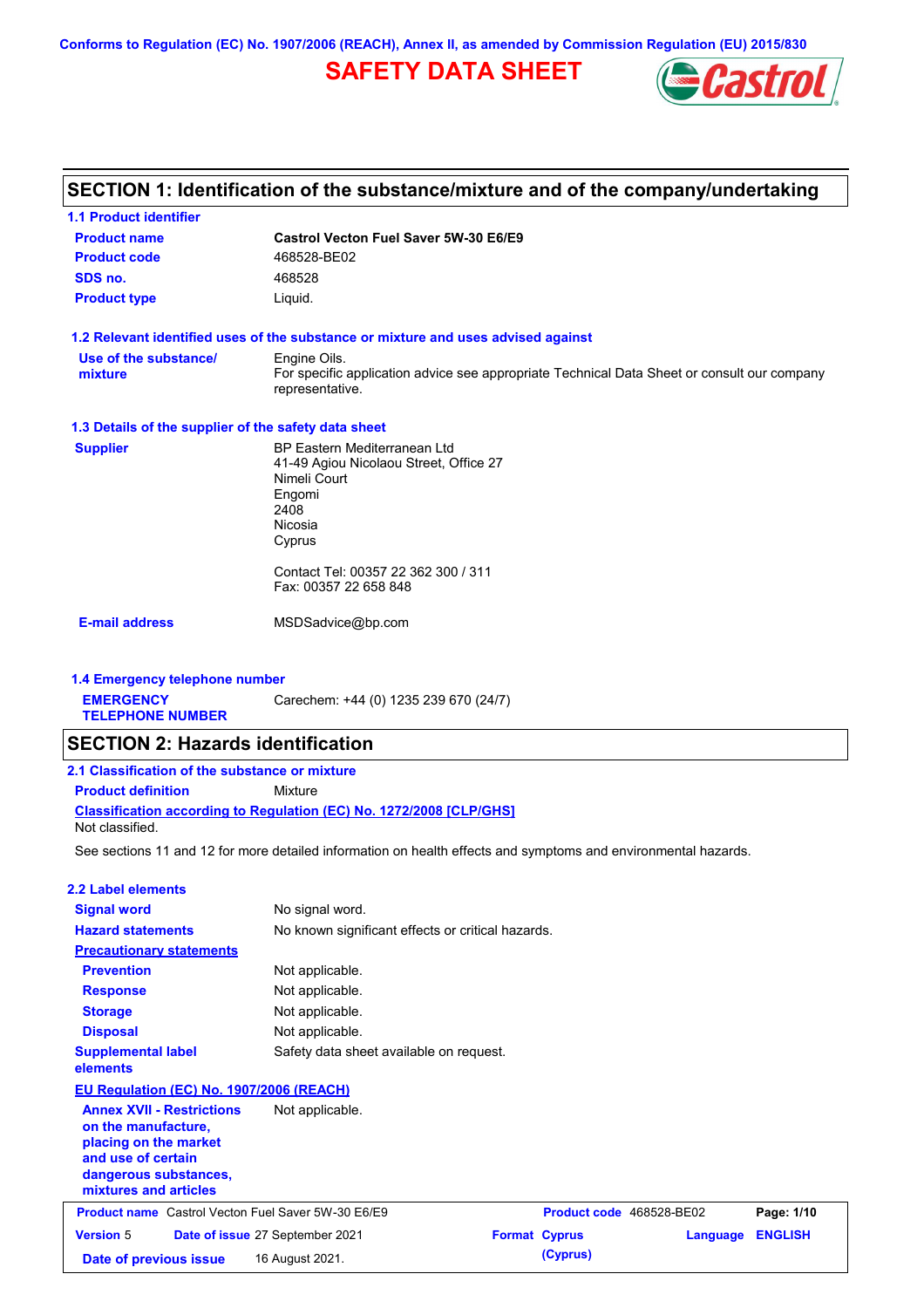## **SECTION 2: Hazards identification**

| <b>Special packaging requirements</b>                                                                                    |                                                                                                                                                                                                                          |
|--------------------------------------------------------------------------------------------------------------------------|--------------------------------------------------------------------------------------------------------------------------------------------------------------------------------------------------------------------------|
| <b>Containers to be fitted</b><br>with child-resistant<br>fastenings                                                     | Not applicable.                                                                                                                                                                                                          |
| <b>Tactile warning of danger</b>                                                                                         | Not applicable.                                                                                                                                                                                                          |
| 2.3 Other hazards                                                                                                        |                                                                                                                                                                                                                          |
| <b>Results of PBT and vPvB</b><br>assessment                                                                             | Product does not meet the criteria for PBT or vPvB according to Regulation (EC) No. 1907/2006,<br>Annex XIII.                                                                                                            |
| <b>Product meets the criteria</b><br>for PBT or vPvB according<br>to Regulation (EC) No.<br><b>1907/2006, Annex XIII</b> | This mixture does not contain any substances that are assessed to be a PBT or a vPvB.                                                                                                                                    |
| Other hazards which do<br>not result in classification                                                                   | Defatting to the skin.<br>USED ENGINE OILS<br>Used engine oil may contain hazardous components which have the potential to cause skin<br>cancer.<br>See Toxicological Information, section 11 of this Safety Data Sheet. |

## **SECTION 3: Composition/information on ingredients**

### **3.2 Mixtures**

Mixture **Product definition**

Highly refined base oil (IP 346 DMSO extract < 3%). Synthetic base stock. Proprietary performance additives.

| <b>Product/ingredient</b><br>name                             | <b>Identifiers</b>                                                                     | $\frac{9}{6}$ | <b>Regulation (EC) No.</b><br>1272/2008 [CLP] | <b>Type</b> |
|---------------------------------------------------------------|----------------------------------------------------------------------------------------|---------------|-----------------------------------------------|-------------|
| Distillates (petroleum), hydrotreated<br>heavy paraffinic     | REACH #: 01-2119484627-25<br>$EC: 265-157-1$<br>CAS: 64742-54-7<br>Index: 649-467-00-8 | ≥25 - ≤50     | Asp. Tox. 1, H304                             | $[1]$       |
| Distillates (petroleum), solvent-<br>dewaxed heavy paraffinic | REACH #: 01-2119471299-27<br>EC: 265-169-7<br>CAS: 64742-65-0<br>Index: 649-474-00-6   | ב≥            | Asp. Tox. 1, H304                             | [1]         |
| Distillates (petroleum), hydrotreated<br>light paraffinic     | REACH #: 01-2119487077-29<br>EC: 265-158-7<br>CAS: 64742-55-8<br>Index: 649-468-00-3   | -≤3           | Asp. Tox. 1, H304                             | $[1]$       |
| Distillates (petroleum), solvent-<br>dewaxed light paraffinic | REACH #: 01-2119480132-48<br>EC: 265-159-2<br>CAS: 64742-56-9<br>Index: 649-469-00-9   | וי≥           | Asp. Tox. 1, H304                             | $[1]$       |

Type

[1] Substance classified with a health or environmental hazard

[2] Substance with a workplace exposure limit

[3] Substance meets the criteria for PBT according to Regulation (EC) No. 1907/2006, Annex XIII

[4] Substance meets the criteria for vPvB according to Regulation (EC) No. 1907/2006, Annex XIII

[5] Substance of equivalent concern

[6] Additional disclosure due to company policy

Occupational exposure limits, if available, are listed in Section 8.

### **SECTION 4: First aid measures**

| 4.1 Description of first aid measures                                                                                                                                                                                                                         |                                                                                                                                                                                                                                        |                          |          |                |  |  |
|---------------------------------------------------------------------------------------------------------------------------------------------------------------------------------------------------------------------------------------------------------------|----------------------------------------------------------------------------------------------------------------------------------------------------------------------------------------------------------------------------------------|--------------------------|----------|----------------|--|--|
| In case of contact, immediately flush eyes with plenty of water for at least 15 minutes. Eyelids<br><b>Eye contact</b><br>should be held away from the eyeball to ensure thorough rinsing. Check for and remove any<br>contact lenses. Get medical attention. |                                                                                                                                                                                                                                        |                          |          |                |  |  |
| <b>Skin contact</b>                                                                                                                                                                                                                                           | Wash skin thoroughly with soap and water or use recognised skin cleanser. Remove<br>contaminated clothing and shoes. Wash clothing before reuse. Clean shoes thoroughly before<br>reuse. Get medical attention if irritation develops. |                          |          |                |  |  |
| <b>Inhalation</b>                                                                                                                                                                                                                                             | If inhaled, remove to fresh air. Get medical attention if symptoms occur.                                                                                                                                                              |                          |          |                |  |  |
| <b>Ingestion</b>                                                                                                                                                                                                                                              | Do not induce vomiting unless directed to do so by medical personnel. Get medical attention if<br>symptoms occur.                                                                                                                      |                          |          |                |  |  |
| <b>Product name</b> Castrol Vecton Fuel Saver 5W-30 E6/E9                                                                                                                                                                                                     |                                                                                                                                                                                                                                        | Product code 468528-BE02 |          | Page: 2/10     |  |  |
| <b>Version 5</b>                                                                                                                                                                                                                                              | Date of issue 27 September 2021                                                                                                                                                                                                        | <b>Format Cyprus</b>     | Language | <b>ENGLISH</b> |  |  |
| Date of previous issue                                                                                                                                                                                                                                        | 16 August 2021.                                                                                                                                                                                                                        | (Cyprus)                 |          |                |  |  |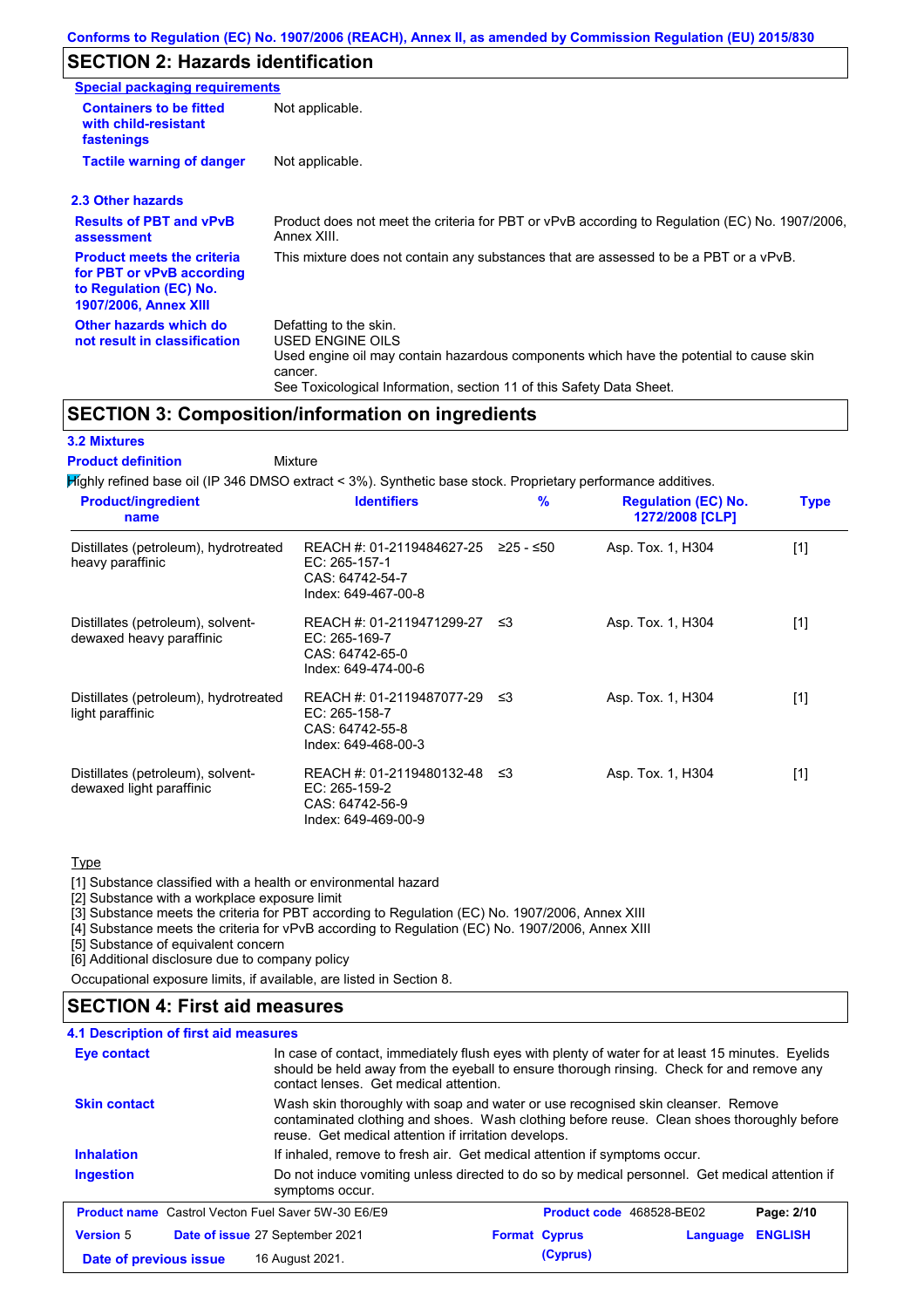|                                                           | Conforms to Regulation (EC) No. 1907/2006 (REACH), Annex II, as amended by Commission Regulation (EU) 2015/830                                                                                                                                                                                                                                                    |
|-----------------------------------------------------------|-------------------------------------------------------------------------------------------------------------------------------------------------------------------------------------------------------------------------------------------------------------------------------------------------------------------------------------------------------------------|
| <b>SECTION 4: First aid measures</b>                      |                                                                                                                                                                                                                                                                                                                                                                   |
| <b>Protection of first-aiders</b>                         | No action shall be taken involving any personal risk or without suitable training.                                                                                                                                                                                                                                                                                |
|                                                           | 4.2 Most important symptoms and effects, both acute and delayed                                                                                                                                                                                                                                                                                                   |
|                                                           | See Section 11 for more detailed information on health effects and symptoms.                                                                                                                                                                                                                                                                                      |
| <b>Potential acute health effects</b>                     |                                                                                                                                                                                                                                                                                                                                                                   |
| <b>Inhalation</b>                                         | Vapour inhalation under ambient conditions is not normally a problem due to low vapour<br>pressure.                                                                                                                                                                                                                                                               |
| <b>Ingestion</b>                                          | No known significant effects or critical hazards.                                                                                                                                                                                                                                                                                                                 |
| <b>Skin contact</b>                                       | Defatting to the skin. May cause skin dryness and irritation.                                                                                                                                                                                                                                                                                                     |
| <b>Eye contact</b>                                        | No known significant effects or critical hazards.                                                                                                                                                                                                                                                                                                                 |
|                                                           | Delayed and immediate effects as well as chronic effects from short and long-term exposure                                                                                                                                                                                                                                                                        |
| <b>Inhalation</b>                                         | Overexposure to the inhalation of airborne droplets or aerosols may cause irritation of the<br>respiratory tract.                                                                                                                                                                                                                                                 |
| <b>Ingestion</b>                                          | Ingestion of large quantities may cause nausea and diarrhoea.                                                                                                                                                                                                                                                                                                     |
| <b>Skin contact</b>                                       | Prolonged or repeated contact can defat the skin and lead to irritation and/or dermatitis.                                                                                                                                                                                                                                                                        |
| <b>Eye contact</b>                                        | Potential risk of transient stinging or redness if accidental eye contact occurs.                                                                                                                                                                                                                                                                                 |
|                                                           |                                                                                                                                                                                                                                                                                                                                                                   |
|                                                           | 4.3 Indication of any immediate medical attention and special treatment needed                                                                                                                                                                                                                                                                                    |
| <b>Notes to physician</b>                                 | Treatment should in general be symptomatic and directed to relieving any effects.                                                                                                                                                                                                                                                                                 |
| <b>SECTION 5: Firefighting measures</b>                   |                                                                                                                                                                                                                                                                                                                                                                   |
| 5.1 Extinguishing media                                   |                                                                                                                                                                                                                                                                                                                                                                   |
| <b>Suitable extinguishing</b><br>media                    | In case of fire, use foam, dry chemical or carbon dioxide extinguisher or spray.                                                                                                                                                                                                                                                                                  |
| <b>Unsuitable extinguishing</b><br>media                  | Do not use water jet. The use of a water jet may cause the fire to spread by splashing the<br>burning product.                                                                                                                                                                                                                                                    |
| 5.2 Special hazards arising from the substance or mixture |                                                                                                                                                                                                                                                                                                                                                                   |
| <b>Hazards from the</b>                                   | In a fire or if heated, a pressure increase will occur and the container may burst.                                                                                                                                                                                                                                                                               |
| substance or mixture                                      |                                                                                                                                                                                                                                                                                                                                                                   |
| <b>Hazardous combustion</b><br>products                   | Combustion products may include the following:<br>carbon oxides (CO, CO <sub>2</sub> ) (carbon monoxide, carbon dioxide)                                                                                                                                                                                                                                          |
| <b>5.3 Advice for firefighters</b>                        |                                                                                                                                                                                                                                                                                                                                                                   |
| <b>Special precautions for</b><br>fire-fighters           | No action shall be taken involving any personal risk or without suitable training. Promptly<br>isolate the scene by removing all persons from the vicinity of the incident if there is a fire.                                                                                                                                                                    |
| <b>Special protective</b><br>equipment for fire-fighters  | Fire-fighters should wear appropriate protective equipment and self-contained breathing<br>apparatus (SCBA) with a full face-piece operated in positive pressure mode. Clothing for fire-<br>fighters (including helmets, protective boots and gloves) conforming to European standard EN<br>469 will provide a basic level of protection for chemical incidents. |
| <b>SECTION 6: Accidental release measures</b>             |                                                                                                                                                                                                                                                                                                                                                                   |
|                                                           | 6.1 Personal precautions, protective equipment and emergency procedures                                                                                                                                                                                                                                                                                           |
| For non-emergency<br>personnel                            | No action shall be taken involving any personal risk or without suitable training. Evacuate<br>surrounding areas. Keep unnecessary and unprotected personnel from entering. Do not touch<br>or walk through spilt material. Floors may be slippery; use care to avoid falling. Put on<br>appropriate personal protective equipment.                               |
| For emergency responders                                  | If specialised clothing is required to deal with the spillage, take note of any information in<br>Section 8 on suitable and unsuitable materials. See also the information in "For non-<br>emergency personnel".                                                                                                                                                  |
| <b>6.2 Environmental</b><br>precautions                   | Avoid dispersal of spilt material and runoff and contact with soil, waterways, drains and sewers.<br>Inform the relevant authorities if the product has caused environmental pollution (sewers,<br>waterways, soil or air).                                                                                                                                       |

### **6.3 Methods and material for containment and cleaning up**

**Small spill**

Stop leak if without risk. Move containers from spill area. Absorb with an inert material and place in an appropriate waste disposal container. Dispose of via a licensed waste disposal contractor.

| <b>Product name</b> Castrol Vecton Fuel Saver 5W-30 E6/E9 |  |                                 | <b>Product code</b> 468528-BE02 | Page: 3/10 |                  |  |
|-----------------------------------------------------------|--|---------------------------------|---------------------------------|------------|------------------|--|
| <b>Version 5</b>                                          |  | Date of issue 27 September 2021 | <b>Format Cyprus</b>            |            | Language ENGLISH |  |
| Date of previous issue                                    |  | 16 August 2021.                 |                                 | (Cyprus)   |                  |  |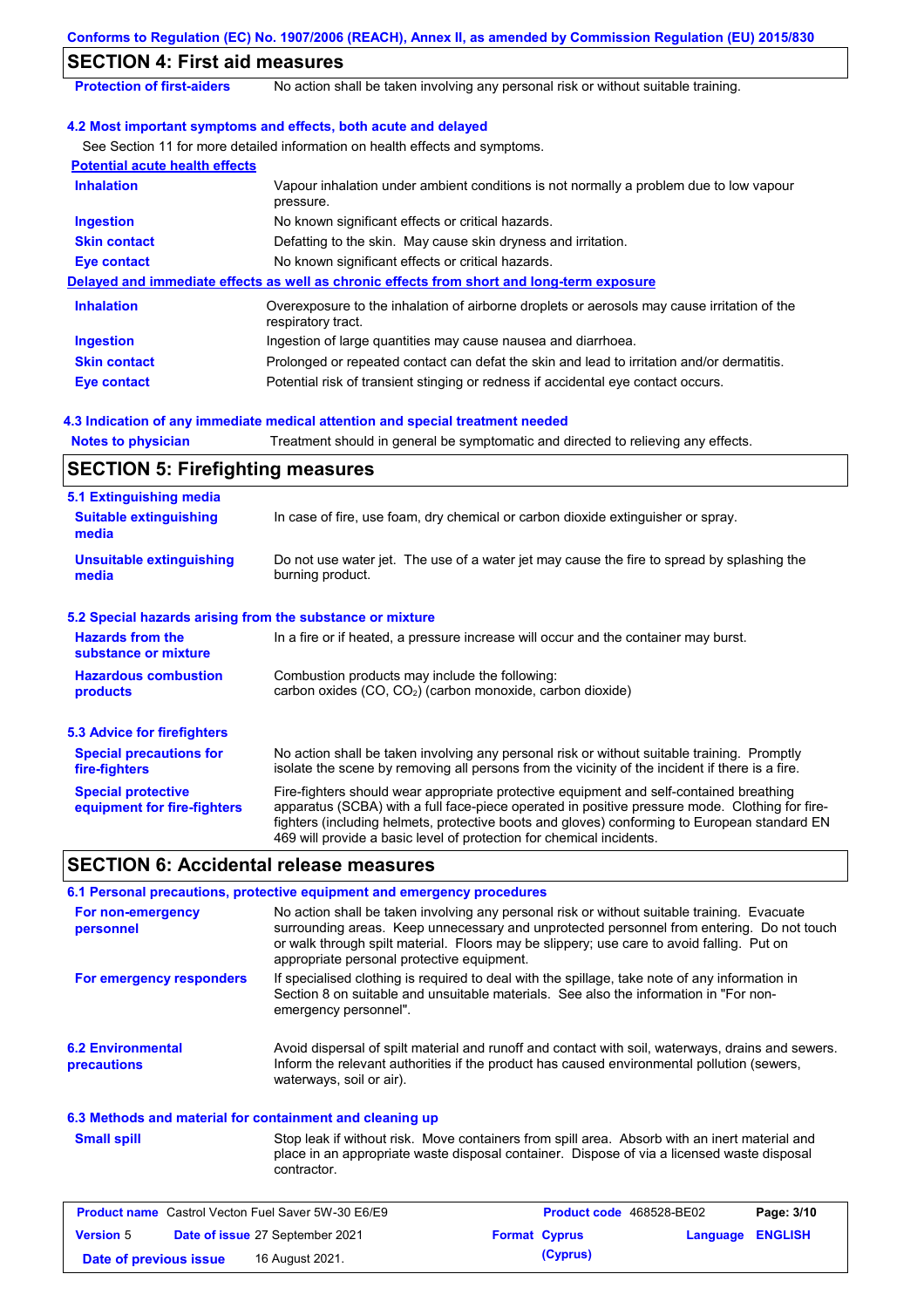## **SECTION 6: Accidental release measures**

| Large spill                               | Stop leak if without risk. Move containers from spill area. Prevent entry into sewers, water<br>courses, basements or confined areas. Contain and collect spillage with non-combustible,<br>absorbent material e.g. sand, earth, vermiculite or diatomaceous earth and place in container<br>for disposal according to local regulations. Dispose of via a licensed waste disposal contractor. |
|-------------------------------------------|------------------------------------------------------------------------------------------------------------------------------------------------------------------------------------------------------------------------------------------------------------------------------------------------------------------------------------------------------------------------------------------------|
| 6.4 Reference to other<br><b>sections</b> | See Section 1 for emergency contact information.<br>See Section 5 for firefighting measures.<br>See Section 8 for information on appropriate personal protective equipment.<br>See Section 12 for environmental precautions.<br>See Section 13 for additional waste treatment information.                                                                                                     |

## **SECTION 7: Handling and storage**

| 7.1 Precautions for safe handling                                                    |                                                                                                                                                                                                                                                                                                                                                                                                                                                                                          |
|--------------------------------------------------------------------------------------|------------------------------------------------------------------------------------------------------------------------------------------------------------------------------------------------------------------------------------------------------------------------------------------------------------------------------------------------------------------------------------------------------------------------------------------------------------------------------------------|
| <b>Protective measures</b>                                                           | Put on appropriate personal protective equipment.                                                                                                                                                                                                                                                                                                                                                                                                                                        |
| <b>Advice on general</b><br>occupational hygiene                                     | Eating, drinking and smoking should be prohibited in areas where this material is handled.<br>stored and processed. Wash thoroughly after handling. Remove contaminated clothing and<br>protective equipment before entering eating areas. See also Section 8 for additional<br>information on hygiene measures.                                                                                                                                                                         |
| <b>7.2 Conditions for safe</b><br>storage, including any<br><i>incompatibilities</i> | Store in accordance with local regulations. Store in a dry, cool and well-ventilated area, away<br>from incompatible materials (see Section 10). Keep away from heat and direct sunlight. Keep<br>container tightly closed and sealed until ready for use. Containers that have been opened must<br>be carefully resealed and kept upright to prevent leakage. Store and use only in equipment/<br>containers designed for use with this product. Do not store in unlabelled containers. |
| Not suitable                                                                         | Prolonged exposure to elevated temperature                                                                                                                                                                                                                                                                                                                                                                                                                                               |
| 7.3 Specific end use(s)                                                              |                                                                                                                                                                                                                                                                                                                                                                                                                                                                                          |
| <b>Recommendations</b>                                                               | See section 1.2 and Exposure scenarios in annex, if applicable.                                                                                                                                                                                                                                                                                                                                                                                                                          |

### **SECTION 8: Exposure controls/personal protection**

### **8.1 Control parameters**

### **Occupational exposure limits**

**Product/ingredient name Exposure limit values** 

No exposure limit value known.

Whilst specific OELs for certain components may be shown in this section, other components may be present in any mist, vapour or dust produced. Therefore, the specific OELs may not be applicable to the product as a whole and are provided for guidance only.

| <b>Recommended monitoring</b><br><b>procedures</b> | If this product contains ingredients with exposure limits, personal, workplace atmosphere or<br>biological monitoring may be required to determine the effectiveness of the ventilation or other<br>control measures and/or the necessity to use respiratory protective equipment. Reference<br>should be made to monitoring standards, such as the following: European Standard EN 689<br>(Workplace atmospheres - Guidance for the assessment of exposure by inhalation to chemical<br>agents for comparison with limit values and measurement strategy) European Standard EN<br>14042 (Workplace atmospheres - Guide for the application and use of procedures for the<br>assessment of exposure to chemical and biological agents) European Standard EN 482<br>(Workplace atmospheres - General requirements for the performance of procedures for the<br>measurement of chemical agents) Reference to national guidance documents for methods for<br>the determination of hazardous substances will also be required. |
|----------------------------------------------------|----------------------------------------------------------------------------------------------------------------------------------------------------------------------------------------------------------------------------------------------------------------------------------------------------------------------------------------------------------------------------------------------------------------------------------------------------------------------------------------------------------------------------------------------------------------------------------------------------------------------------------------------------------------------------------------------------------------------------------------------------------------------------------------------------------------------------------------------------------------------------------------------------------------------------------------------------------------------------------------------------------------------------|
| <b>Derived No Effect Level</b>                     |                                                                                                                                                                                                                                                                                                                                                                                                                                                                                                                                                                                                                                                                                                                                                                                                                                                                                                                                                                                                                            |
| No DNELs/DMELs available.                          |                                                                                                                                                                                                                                                                                                                                                                                                                                                                                                                                                                                                                                                                                                                                                                                                                                                                                                                                                                                                                            |
| <b>Predicted No Effect Concentration</b>           |                                                                                                                                                                                                                                                                                                                                                                                                                                                                                                                                                                                                                                                                                                                                                                                                                                                                                                                                                                                                                            |
| No PNECs available                                 |                                                                                                                                                                                                                                                                                                                                                                                                                                                                                                                                                                                                                                                                                                                                                                                                                                                                                                                                                                                                                            |
| <b>8.2 Exposure controls</b>                       |                                                                                                                                                                                                                                                                                                                                                                                                                                                                                                                                                                                                                                                                                                                                                                                                                                                                                                                                                                                                                            |
| <b>Appropriate engineering</b><br>controls         | Provide exhaust ventilation or other engineering controls to keep the relevant airborne<br>concentrations below their respective occupational exposure limits.<br>All activities involving chemicals should be assessed for their risks to health, to ensure<br>exposures are adequately controlled. Personal protective equipment should only be considered<br>after other forms of control measures (e.g. engineering controls) have been suitably evaluated.<br>Personal protective equipment should conform to appropriate standards, be suitable for use, be<br>kept in good condition and properly maintained.<br>Your supplier of personal protective equipment should be consulted for advice on selection and<br>appropriate standards. For further information contact your national organisation for standards.                                                                                                                                                                                                 |

| <b>Product name</b> Castrol Vecton Fuel Saver 5W-30 E6/E9 |  |                                 | <b>Product code</b> 468528-BE02 | Page: 4/10           |                         |  |
|-----------------------------------------------------------|--|---------------------------------|---------------------------------|----------------------|-------------------------|--|
| <b>Version 5</b>                                          |  | Date of issue 27 September 2021 |                                 | <b>Format Cyprus</b> | <b>Language ENGLISH</b> |  |
| Date of previous issue                                    |  | 16 August 2021.                 |                                 | (Cyprus)             |                         |  |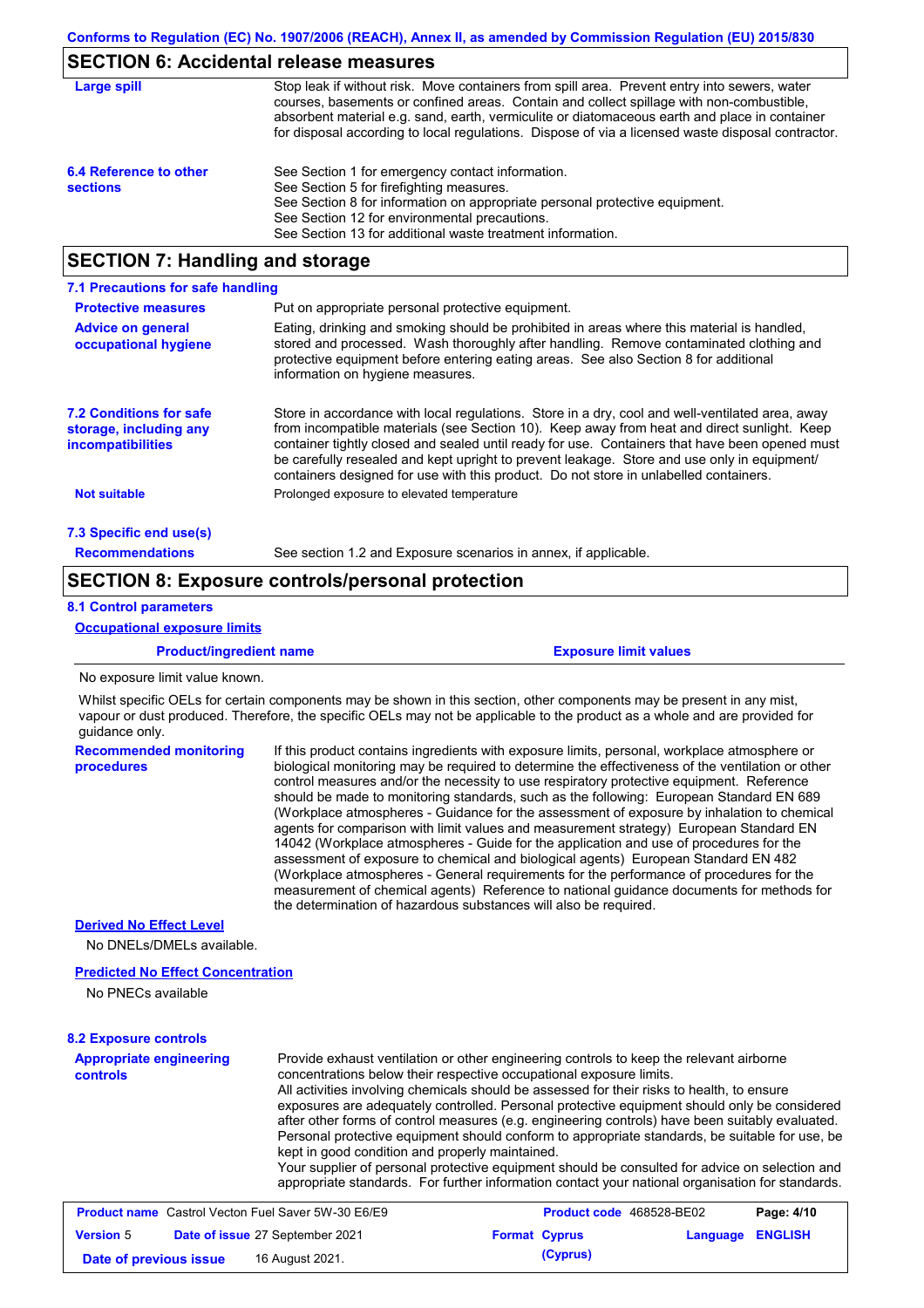## **SECTION 8: Exposure controls/personal protection**

The final choice of protective equipment will depend upon a risk assessment. It is important to ensure that all items of personal protective equipment are compatible.

| <b>Individual protection measures</b> |                                                                                                                                                                                                                                                                                                                                                                                                                                                                                                                                                                                                                                                   |
|---------------------------------------|---------------------------------------------------------------------------------------------------------------------------------------------------------------------------------------------------------------------------------------------------------------------------------------------------------------------------------------------------------------------------------------------------------------------------------------------------------------------------------------------------------------------------------------------------------------------------------------------------------------------------------------------------|
| <b>Hygiene measures</b>               | Wash hands, forearms and face thoroughly after handling chemical products, before eating,<br>smoking and using the lavatory and at the end of the working period. Ensure that eyewash<br>stations and safety showers are close to the workstation location.                                                                                                                                                                                                                                                                                                                                                                                       |
| <b>Respiratory protection</b>         | In case of insufficient ventilation, wear suitable respiratory equipment.<br>The correct choice of respiratory protection depends upon the chemicals being handled, the<br>conditions of work and use, and the condition of the respiratory equipment. Safety procedures<br>should be developed for each intended application. Respiratory protection equipment should<br>therefore be chosen in consultation with the supplier/manufacturer and with a full assessment<br>of the working conditions.                                                                                                                                             |
| <b>Eye/face protection</b>            | Safety glasses with side shields.                                                                                                                                                                                                                                                                                                                                                                                                                                                                                                                                                                                                                 |
| <b>Skin protection</b>                |                                                                                                                                                                                                                                                                                                                                                                                                                                                                                                                                                                                                                                                   |
| <b>Hand protection</b>                | <b>General Information:</b>                                                                                                                                                                                                                                                                                                                                                                                                                                                                                                                                                                                                                       |
|                                       | Because specific work environments and material handling practices vary, safety procedures<br>should be developed for each intended application. The correct choice of protective gloves<br>depends upon the chemicals being handled, and the conditions of work and use. Most gloves<br>provide protection for only a limited time before they must be discarded and replaced (even the<br>best chemically resistant gloves will break down after repeated chemical exposures).                                                                                                                                                                  |
|                                       | Gloves should be chosen in consultation with the supplier / manufacturer and taking account of<br>a full assessment of the working conditions.                                                                                                                                                                                                                                                                                                                                                                                                                                                                                                    |
|                                       | Recommended: Nitrile gloves.<br><b>Breakthrough time:</b>                                                                                                                                                                                                                                                                                                                                                                                                                                                                                                                                                                                         |
|                                       | Breakthrough time data are generated by glove manufacturers under laboratory test conditions<br>and represent how long a glove can be expected to provide effective permeation resistance. It<br>is important when following breakthrough time recommendations that actual workplace<br>conditions are taken into account. Always consult with your glove supplier for up-to-date<br>technical information on breakthrough times for the recommended glove type.<br>Our recommendations on the selection of gloves are as follows:                                                                                                                |
|                                       | Continuous contact:                                                                                                                                                                                                                                                                                                                                                                                                                                                                                                                                                                                                                               |
|                                       | Gloves with a minimum breakthrough time of 240 minutes, or >480 minutes if suitable gloves<br>can be obtained.<br>If suitable gloves are not available to offer that level of protection, gloves with shorter<br>breakthrough times may be acceptable as long as appropriate glove maintenance and<br>replacement regimes are determined and adhered to.                                                                                                                                                                                                                                                                                          |
|                                       | Short-term / splash protection:                                                                                                                                                                                                                                                                                                                                                                                                                                                                                                                                                                                                                   |
|                                       | Recommended breakthrough times as above.<br>It is recognised that for short-term, transient exposures, gloves with shorter breakthrough times<br>may commonly be used. Therefore, appropriate maintenance and replacement regimes must<br>be determined and rigorously followed.                                                                                                                                                                                                                                                                                                                                                                  |
|                                       | <b>Glove Thickness:</b>                                                                                                                                                                                                                                                                                                                                                                                                                                                                                                                                                                                                                           |
|                                       | For general applications, we recommend gloves with a thickness typically greater than 0.35 mm.                                                                                                                                                                                                                                                                                                                                                                                                                                                                                                                                                    |
|                                       | It should be emphasised that glove thickness is not necessarily a good predictor of glove<br>resistance to a specific chemical, as the permeation efficiency of the glove will be dependent<br>on the exact composition of the glove material. Therefore, glove selection should also be based<br>on consideration of the task requirements and knowledge of breakthrough times.<br>Glove thickness may also vary depending on the glove manufacturer, the glove type and the<br>glove model. Therefore, the manufacturers' technical data should always be taken into account<br>to ensure selection of the most appropriate glove for the task. |
|                                       | Note: Depending on the activity being conducted, gloves of varying thickness may be required<br>for specific tasks. For example:                                                                                                                                                                                                                                                                                                                                                                                                                                                                                                                  |
|                                       | • Thinner gloves (down to 0.1 mm or less) may be required where a high degree of manual<br>dexterity is needed. However, these gloves are only likely to give short duration protection and<br>would normally be just for single use applications, then disposed of.                                                                                                                                                                                                                                                                                                                                                                              |
|                                       | • Thicker gloves (up to 3 mm or more) may be required where there is a mechanical (as well                                                                                                                                                                                                                                                                                                                                                                                                                                                                                                                                                        |

| <b>Product name</b> Castrol Vecton Fuel Saver 5W-30 E6/E9 |  |                                        | <b>Product code</b> 468528-BE02 | Page: 5/10           |                         |  |
|-----------------------------------------------------------|--|----------------------------------------|---------------------------------|----------------------|-------------------------|--|
| <b>Version 5</b>                                          |  | <b>Date of issue 27 September 2021</b> |                                 | <b>Format Cyprus</b> | <b>Language ENGLISH</b> |  |
| Date of previous issue                                    |  | 16 August 2021.                        |                                 | (Cyprus)             |                         |  |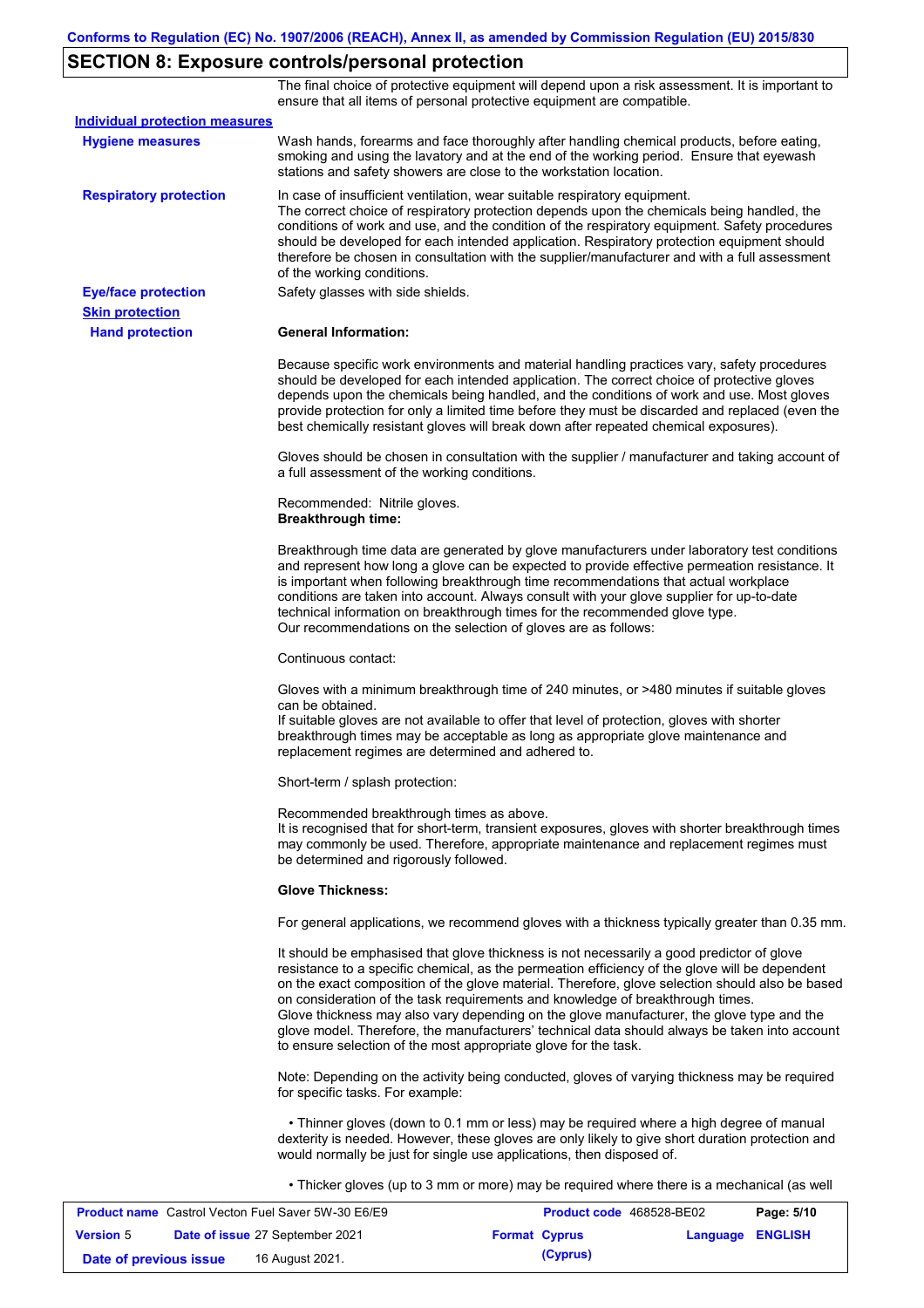## **SECTION 8: Exposure controls/personal protection**

as a chemical) risk i.e. where there is abrasion or puncture potential.

| <b>Skin and body</b>                             | Use of protective clothing is good industrial practice.<br>Personal protective equipment for the body should be selected based on the task being<br>performed and the risks involved and should be approved by a specialist before handling this<br>product.<br>Cotton or polyester/cotton overalls will only provide protection against light superficial<br>contamination that will not soak through to the skin. Overalls should be laundered on a regular<br>basis. When the risk of skin exposure is high (e.g. when cleaning up spillages or if there is a<br>risk of splashing) then chemical resistant aprons and/or impervious chemical suits and boots<br>will be required. |
|--------------------------------------------------|---------------------------------------------------------------------------------------------------------------------------------------------------------------------------------------------------------------------------------------------------------------------------------------------------------------------------------------------------------------------------------------------------------------------------------------------------------------------------------------------------------------------------------------------------------------------------------------------------------------------------------------------------------------------------------------|
| <b>Refer to standards:</b>                       | Respiratory protection: EN 529<br>Gloves: EN 420, EN 374<br>Eye protection: EN 166<br>Filtering half-mask: EN 149<br>Filtering half-mask with valve: EN 405<br>Half-mask: EN 140 plus filter<br>Full-face mask: EN 136 plus filter<br>Particulate filters: EN 143<br>Gas/combined filters: EN 14387                                                                                                                                                                                                                                                                                                                                                                                   |
| <b>Environmental exposure</b><br><b>controls</b> | Emissions from ventilation or work process equipment should be checked to ensure they<br>comply with the requirements of environmental protection legislation. In some cases, fume<br>scrubbers, filters or engineering modifications to the process equipment will be necessary to<br>reduce emissions to acceptable levels.                                                                                                                                                                                                                                                                                                                                                         |

### **SECTION 9: Physical and chemical properties**

Not available. **Physical state Melting point/freezing point Initial boiling point and boiling range Vapour pressure Relative density Vapour density** Liquid. Not available. Not available. Not available. Not available. **Odour** Not available. **pH Colour** Amber. [Light] **Evaporation rate** Not available. **Auto-ignition temperature Flash point** Not available. Closed cup: 199°C (390.2°F) [Pensky-Martens.] Open cup: 228°C (442.4°F) [Cleveland.] Not available. Not available. Not available. Not applicable. **Viscosity** Mate of the Milliam Kinematic: 69.47 nm<sup>2</sup>/s (69.47 cSt) at 40°C Kinematic: 11.5 to 12.29 mm<sup>2</sup>/s (11.5 to 12.29 cSt) at 100°C **Odour threshold** Not available. **Partition coefficient: n-octanol/ water Upper/lower flammability or explosive limits Explosive properties Oxidising properties** Not available. **9.1 Information on basic physical and chemical properties Appearance Decomposition temperature** Not available. **Flammability (solid, gas)** Not available. **Pour point**  $-48 \degree C$ **Density** <1000 kg/m<sup>3</sup> (<1 g/cm<sup>3</sup>) at 15<sup>°</sup>C **Solubility(ies)** insoluble in water.

#### **9.2 Other information**

No additional information.

| <b>Product name</b> Castrol Vecton Fuel Saver 5W-30 E6/E9 |  | <b>Product code</b> 468528-BE02        |  | Page: 6/10           |                         |  |
|-----------------------------------------------------------|--|----------------------------------------|--|----------------------|-------------------------|--|
| <b>Version 5</b>                                          |  | <b>Date of issue 27 September 2021</b> |  | <b>Format Cyprus</b> | <b>Language ENGLISH</b> |  |
| Date of previous issue                                    |  | 16 August 2021.                        |  | (Cyprus)             |                         |  |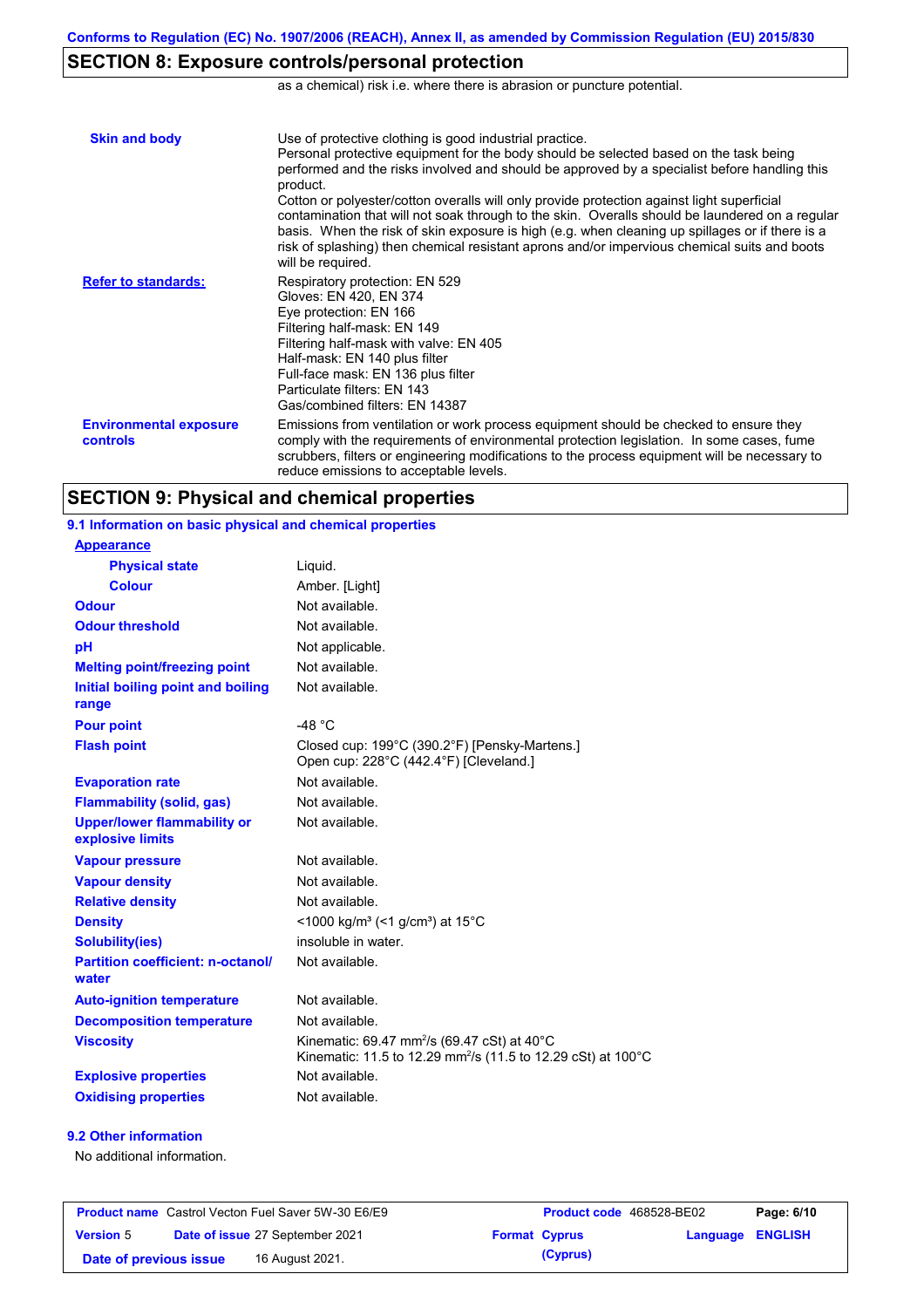| <b>SECTION 10: Stability and reactivity</b>       |                                                                                                                                                                         |  |  |  |
|---------------------------------------------------|-------------------------------------------------------------------------------------------------------------------------------------------------------------------------|--|--|--|
| <b>10.1 Reactivity</b>                            | No specific test data available for this product. Refer to Conditions to avoid and Incompatible<br>materials for additional information.                                |  |  |  |
| <b>10.2 Chemical stability</b>                    | The product is stable.                                                                                                                                                  |  |  |  |
| <b>10.3 Possibility of</b><br>hazardous reactions | Under normal conditions of storage and use, hazardous reactions will not occur.<br>Under normal conditions of storage and use, hazardous polymerisation will not occur. |  |  |  |
| <b>10.4 Conditions to avoid</b>                   | Avoid all possible sources of ignition (spark or flame).                                                                                                                |  |  |  |
| 10.5 Incompatible materials                       | Reactive or incompatible with the following materials: oxidising materials.                                                                                             |  |  |  |
| <b>10.6 Hazardous</b><br>decomposition products   | Under normal conditions of storage and use, hazardous decomposition products should not be<br>produced.                                                                 |  |  |  |

## **SECTION 11: Toxicological information**

| 11.1 Information on toxicological effects          |                                                                                                                                                                                                                                                                                                                                                                                                                 |
|----------------------------------------------------|-----------------------------------------------------------------------------------------------------------------------------------------------------------------------------------------------------------------------------------------------------------------------------------------------------------------------------------------------------------------------------------------------------------------|
| <b>Acute toxicity estimates</b>                    |                                                                                                                                                                                                                                                                                                                                                                                                                 |
| Not available.                                     |                                                                                                                                                                                                                                                                                                                                                                                                                 |
| <b>Information on likely</b><br>routes of exposure | Routes of entry anticipated: Dermal, Inhalation.                                                                                                                                                                                                                                                                                                                                                                |
| <b>Potential acute health effects</b>              |                                                                                                                                                                                                                                                                                                                                                                                                                 |
| <b>Inhalation</b>                                  | Vapour inhalation under ambient conditions is not normally a problem due to low vapour<br>pressure.                                                                                                                                                                                                                                                                                                             |
| <b>Ingestion</b>                                   | No known significant effects or critical hazards.                                                                                                                                                                                                                                                                                                                                                               |
| <b>Skin contact</b>                                | Defatting to the skin. May cause skin dryness and irritation.                                                                                                                                                                                                                                                                                                                                                   |
| <b>Eye contact</b>                                 | No known significant effects or critical hazards.                                                                                                                                                                                                                                                                                                                                                               |
|                                                    | <b>Symptoms related to the physical, chemical and toxicological characteristics</b>                                                                                                                                                                                                                                                                                                                             |
| <b>Inhalation</b>                                  | No specific data.                                                                                                                                                                                                                                                                                                                                                                                               |
| <b>Ingestion</b>                                   | No specific data.                                                                                                                                                                                                                                                                                                                                                                                               |
| <b>Skin contact</b>                                | Adverse symptoms may include the following:<br>irritation<br>dryness<br>cracking                                                                                                                                                                                                                                                                                                                                |
| <b>Eye contact</b>                                 | No specific data.                                                                                                                                                                                                                                                                                                                                                                                               |
|                                                    | Delayed and immediate effects as well as chronic effects from short and long-term exposure                                                                                                                                                                                                                                                                                                                      |
| <b>Inhalation</b>                                  | Overexposure to the inhalation of airborne droplets or aerosols may cause irritation of the<br>respiratory tract.                                                                                                                                                                                                                                                                                               |
| <b>Ingestion</b>                                   | Ingestion of large quantities may cause nausea and diarrhoea.                                                                                                                                                                                                                                                                                                                                                   |
| <b>Skin contact</b>                                | Prolonged or repeated contact can defat the skin and lead to irritation and/or dermatitis.                                                                                                                                                                                                                                                                                                                      |
| <b>Eye contact</b>                                 | Potential risk of transient stinging or redness if accidental eye contact occurs.                                                                                                                                                                                                                                                                                                                               |
| <b>Potential chronic health effects</b>            |                                                                                                                                                                                                                                                                                                                                                                                                                 |
| General                                            | <b>USED ENGINE OILS</b><br>Combustion products resulting from the operation of internal combustion engines contaminate<br>engine oils during use. Used engine oil may contain hazardous components which have the<br>potential to cause skin cancer. Frequent or prolonged contact with all types and makes of used<br>engine oil must therefore be avoided and a high standard of personal hygiene maintained. |
| <b>Carcinogenicity</b>                             | No known significant effects or critical hazards.                                                                                                                                                                                                                                                                                                                                                               |
| <b>Mutagenicity</b>                                | No known significant effects or critical hazards.                                                                                                                                                                                                                                                                                                                                                               |
| <b>Developmental effects</b>                       | No known significant effects or critical hazards.                                                                                                                                                                                                                                                                                                                                                               |
| <b>Fertility effects</b>                           | No known significant effects or critical hazards.                                                                                                                                                                                                                                                                                                                                                               |

## **SECTION 12: Ecological information**

### **12.1 Toxicity**

**Environmental hazards** Not classified as dangerous

### **12.2 Persistence and degradability**

Partially biodegradable.

| <b>Product name</b> Castrol Vecton Fuel Saver 5W-30 E6/E9 |  | <b>Product code</b> 468528-BE02 |  | Page: 7/10           |                  |  |
|-----------------------------------------------------------|--|---------------------------------|--|----------------------|------------------|--|
| <b>Version 5</b>                                          |  | Date of issue 27 September 2021 |  | <b>Format Cyprus</b> | Language ENGLISH |  |
| Date of previous issue                                    |  | 16 August 2021.                 |  | (Cyprus)             |                  |  |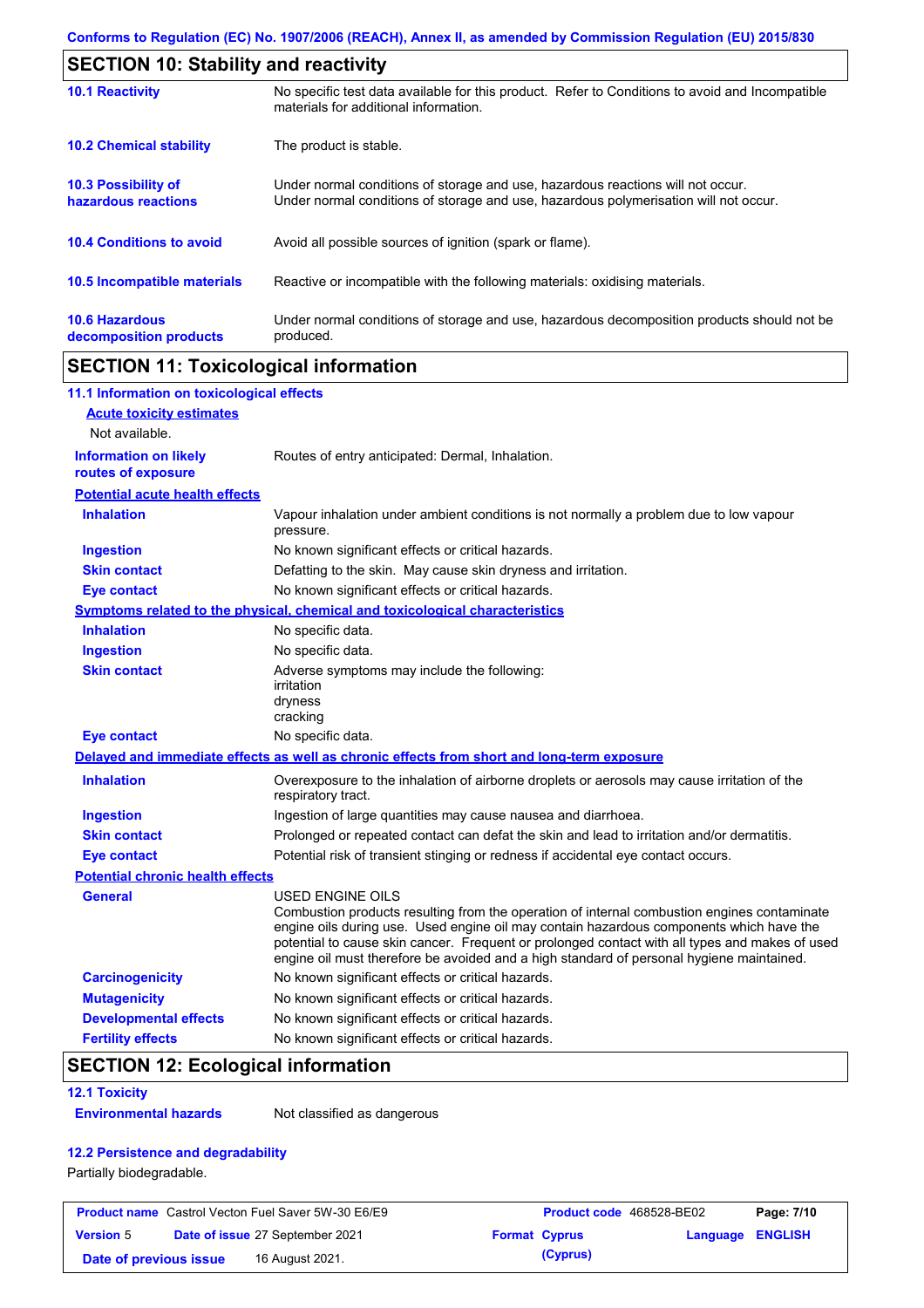## **SECTION 12: Ecological information**

### **12.3 Bioaccumulative potential**

This product is not expected to bioaccumulate through food chains in the environment.

| <b>12.4 Mobility in soil</b>                                  |                                                                      |
|---------------------------------------------------------------|----------------------------------------------------------------------|
| <b>Soil/water partition</b><br>coefficient (K <sub>oc</sub> ) | Not available.                                                       |
| <b>Mobility</b>                                               | Spillages may penetrate the soil causing ground water contamination. |

### **12.5 Results of PBT and vPvB assessment**

Product does not meet the criteria for PBT or vPvB according to Regulation (EC) No. 1907/2006, Annex XIII.

#### **12.6 Other adverse effects**

**Other ecological information**

Spills may form a film on water surfaces causing physical damage to organisms. Oxygen transfer could also be impaired.

### **SECTION 13: Disposal considerations**

| <b>13.1 Waste treatment methods</b> |                                                                                                                                                                      |
|-------------------------------------|----------------------------------------------------------------------------------------------------------------------------------------------------------------------|
| <b>Product</b>                      |                                                                                                                                                                      |
| <b>Methods of disposal</b>          | Where possible, arrange for product to be recycled. Dispose of via an authorised person/<br>licensed waste disposal contractor in accordance with local regulations. |
| <b>Hazardous waste</b>              | Yes.                                                                                                                                                                 |
| European waste catalogue (EWC)      |                                                                                                                                                                      |

| Waste code | <b>Waste designation</b>                |  |
|------------|-----------------------------------------|--|
| $130208*$  | other engine, gear and lubricating oils |  |

However, deviation from the intended use and/or the presence of any potential contaminants may require an alternative waste disposal code to be assigned by the end user.

| <b>Packaging</b>           |                                                                                                                                                                                                                                         |
|----------------------------|-----------------------------------------------------------------------------------------------------------------------------------------------------------------------------------------------------------------------------------------|
| <b>Methods of disposal</b> | Where possible, arrange for product to be recycled. Dispose of via an authorised person/<br>licensed waste disposal contractor in accordance with local regulations.                                                                    |
| <b>Special precautions</b> | This material and its container must be disposed of in a safe way. Empty containers or liners<br>may retain some product residues. Avoid dispersal of spilt material and runoff and contact with<br>soil, waterways, drains and sewers. |
| <b>References</b>          | Commission 2014/955/EU<br>Directive 2008/98/EC                                                                                                                                                                                          |

## **SECTION 14: Transport information**

|                                           | <b>ADR/RID</b> | <b>ADN</b>     | <b>IMDG</b>    | <b>IATA</b>    |
|-------------------------------------------|----------------|----------------|----------------|----------------|
| 14.1 UN number                            | Not regulated. | Not regulated. | Not regulated. | Not regulated. |
| 14.2 UN proper<br>shipping name           |                |                |                |                |
| <b>14.3 Transport</b><br>hazard class(es) |                |                |                |                |
| 14.4 Packing<br>group                     |                |                |                |                |
| 14.5<br><b>Environmental</b><br>hazards   | No.            | No.            | No.            | No.            |
| <b>Additional</b><br>information          |                |                |                |                |

**14.6 Special precautions for user** Not available.

**Product name** Castrol Vecton Fuel Saver 5W-30 E6/E9 **Product Code 468528-BE02 Page: 8/10 Version** 5 **Date of issue** 27 September 2021 **Format Cyprus Language ENGLISH Date of previous issue 16 August 2021. (Cyprus) (Cyprus)**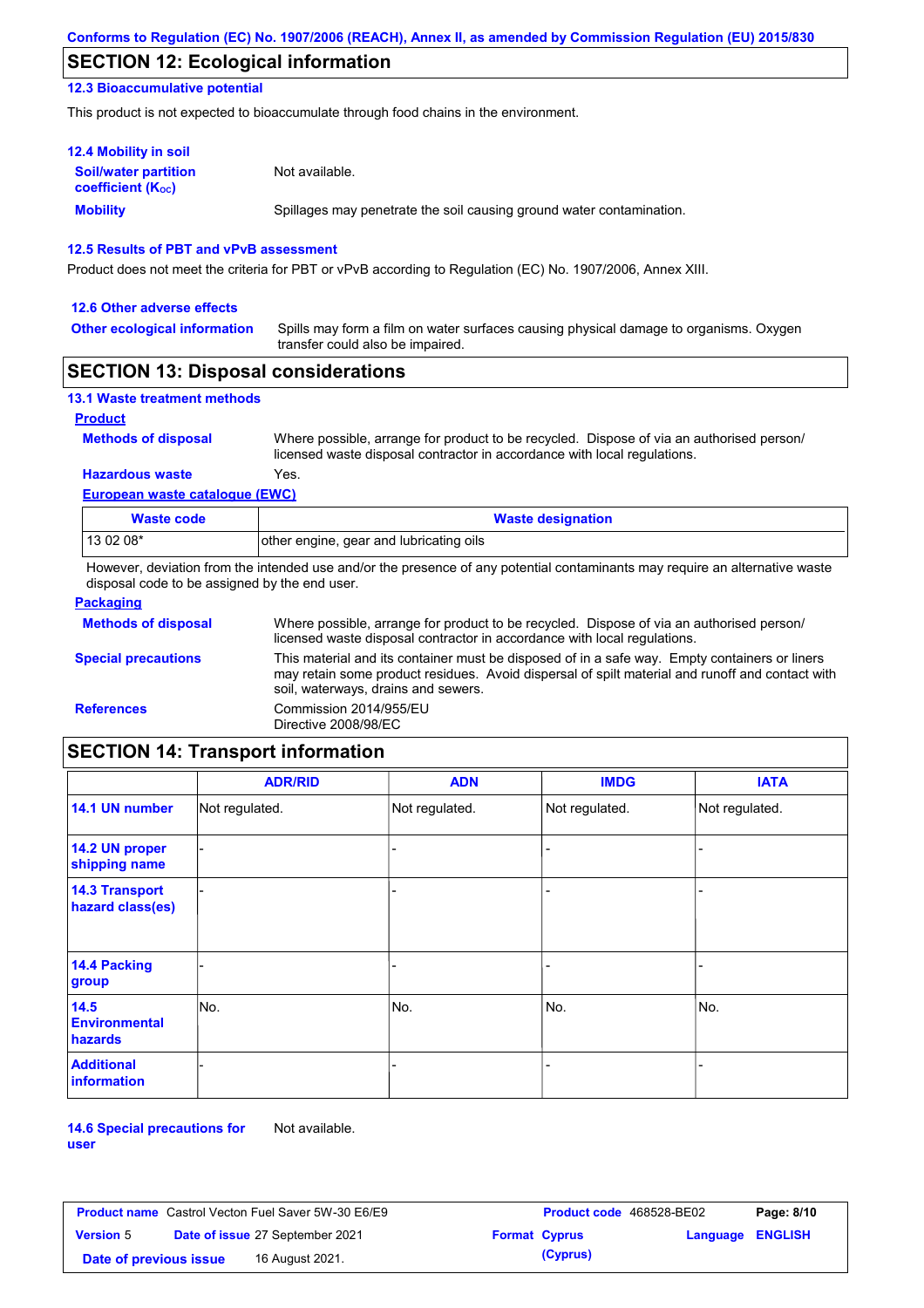|                                                                                                   | Conforms to Regulation (EC) No. 1907/2006 (REACH), Annex II, as amended by Commission Regulation (EU) 2015/830                                                                            |
|---------------------------------------------------------------------------------------------------|-------------------------------------------------------------------------------------------------------------------------------------------------------------------------------------------|
| <b>SECTION 14: Transport information</b>                                                          |                                                                                                                                                                                           |
| <b>14.7 Transport in bulk</b><br>according to IMO<br><b>instruments</b>                           | Not available.                                                                                                                                                                            |
| <b>SECTION 15: Regulatory information</b>                                                         |                                                                                                                                                                                           |
|                                                                                                   | 15.1 Safety, health and environmental regulations/legislation specific for the substance or mixture                                                                                       |
| EU Regulation (EC) No. 1907/2006 (REACH)                                                          |                                                                                                                                                                                           |
| <b>Annex XIV - List of substances subject to authorisation</b>                                    |                                                                                                                                                                                           |
| <b>Annex XIV</b>                                                                                  |                                                                                                                                                                                           |
| None of the components are listed.                                                                |                                                                                                                                                                                           |
| <b>Substances of very high concern</b>                                                            |                                                                                                                                                                                           |
| None of the components are listed.                                                                |                                                                                                                                                                                           |
| EU Regulation (EC) No. 1907/2006 (REACH)                                                          |                                                                                                                                                                                           |
| <b>Annex XVII - Restrictions</b>                                                                  | Not applicable.                                                                                                                                                                           |
| on the manufacture,<br>placing on the market                                                      |                                                                                                                                                                                           |
| and use of certain                                                                                |                                                                                                                                                                                           |
| dangerous substances,                                                                             |                                                                                                                                                                                           |
| mixtures and articles                                                                             |                                                                                                                                                                                           |
| <b>Other regulations</b>                                                                          |                                                                                                                                                                                           |
| <b>REACH Status</b>                                                                               | The company, as identified in Section 1, sells this product in the EU in compliance with the<br>current requirements of REACH.                                                            |
| <b>United States inventory</b><br>(TSCA 8b)                                                       | All components are active or exempted.                                                                                                                                                    |
| <b>Australia inventory (AICS)</b>                                                                 | All components are listed or exempted.                                                                                                                                                    |
| <b>Canada inventory</b>                                                                           | All components are listed or exempted.                                                                                                                                                    |
| <b>China inventory (IECSC)</b>                                                                    | At least one component is not listed.                                                                                                                                                     |
| <b>Japan inventory (ENCS)</b>                                                                     | All components are listed or exempted.                                                                                                                                                    |
| <b>Korea inventory (KECI)</b>                                                                     | All components are listed or exempted.                                                                                                                                                    |
| <b>Philippines inventory</b><br>(PICCS)                                                           | All components are listed or exempted.                                                                                                                                                    |
| <b>Taiwan Chemical</b><br><b>Substances Inventory</b><br>(TCSI)                                   | All components are listed or exempted.                                                                                                                                                    |
| Ozone depleting substances (1005/2009/EU)<br>Not listed.                                          |                                                                                                                                                                                           |
| Prior Informed Consent (PIC) (649/2012/EU)<br>Not listed.                                         |                                                                                                                                                                                           |
| <b>EU - Water framework directive - Priority substances</b><br>None of the components are listed. |                                                                                                                                                                                           |
| <b>Seveso Directive</b>                                                                           |                                                                                                                                                                                           |
| This product is not controlled under the Seveso Directive.                                        |                                                                                                                                                                                           |
| <b>15.2 Chemical safety</b><br>assessment                                                         | A Chemical Safety Assessment has been carried out for one or more of the substances within<br>this mixture. A Chemical Safety Assessment has not been carried out for the mixture itself. |

# **SECTION 16: Other information**

| <b>Abbreviations and acronyms</b>                         | ADN = European Provisions concerning the International Carriage of Dangerous Goods by<br>Inland Waterway<br>ADR = The European Agreement concerning the International Carriage of Dangerous Goods by<br>Road<br>ATE = Acute Toxicity Estimate<br>BCF = Bioconcentration Factor<br>CAS = Chemical Abstracts Service<br>CLP = Classification, Labelling and Packaging Regulation [Regulation (EC) No. 1272/2008]<br>CSA = Chemical Safety Assessment<br>CSR = Chemical Safety Report<br>DMEL = Derived Minimal Effect Level<br>DNEL = Derived No Effect Level |                          |          |                |
|-----------------------------------------------------------|-------------------------------------------------------------------------------------------------------------------------------------------------------------------------------------------------------------------------------------------------------------------------------------------------------------------------------------------------------------------------------------------------------------------------------------------------------------------------------------------------------------------------------------------------------------|--------------------------|----------|----------------|
| <b>Product name</b> Castrol Vecton Fuel Saver 5W-30 E6/E9 |                                                                                                                                                                                                                                                                                                                                                                                                                                                                                                                                                             | Product code 468528-BE02 |          | Page: 9/10     |
| <b>Version 5</b>                                          | Date of issue 27 September 2021                                                                                                                                                                                                                                                                                                                                                                                                                                                                                                                             | <b>Format Cyprus</b>     | Language | <b>ENGLISH</b> |
| Date of previous issue                                    | 16 August 2021.                                                                                                                                                                                                                                                                                                                                                                                                                                                                                                                                             | (Cyprus)                 |          |                |